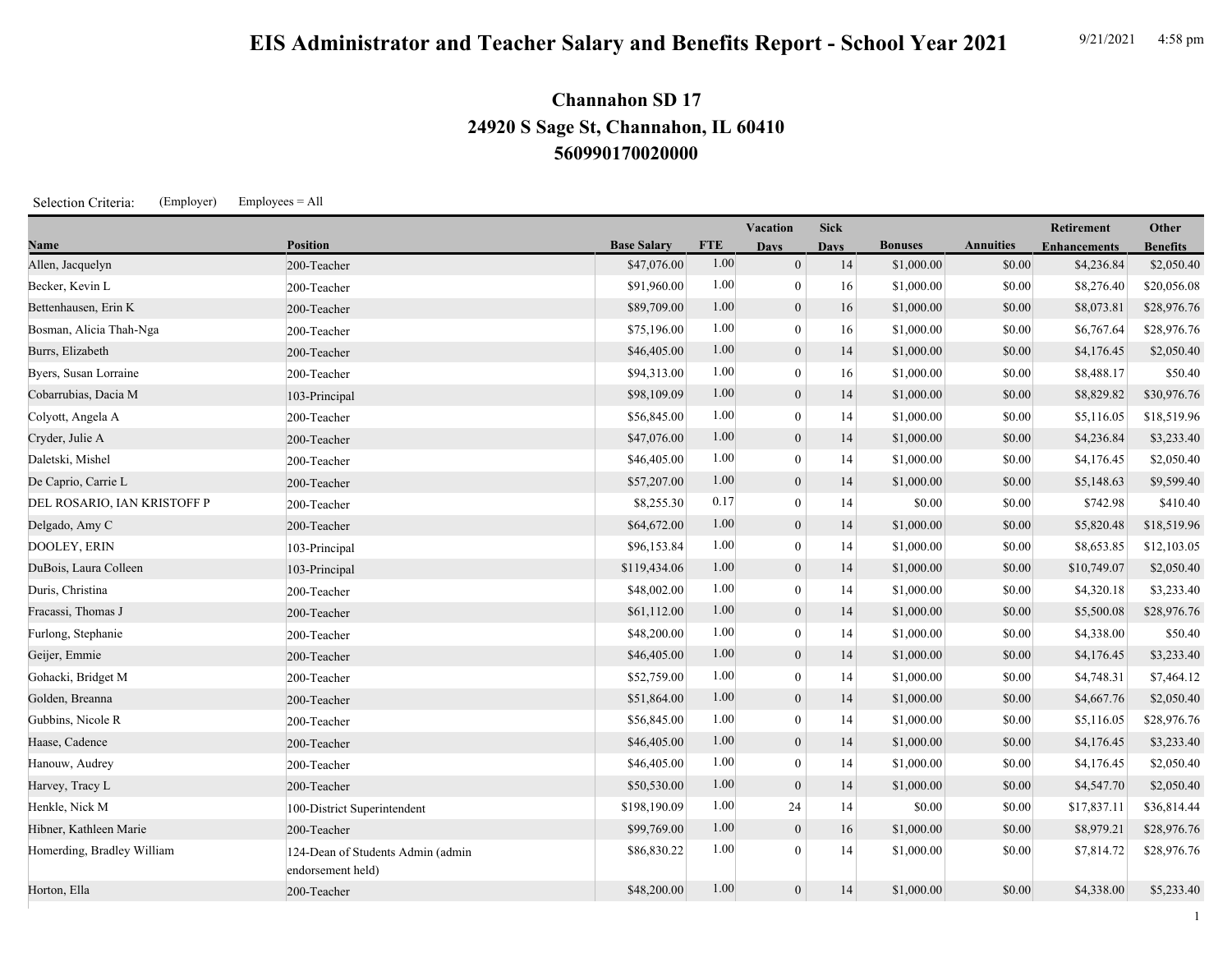|                          |                                                                         |                    |            | Vacation         | <b>Sick</b> |                |                  | Retirement          | Other           |
|--------------------------|-------------------------------------------------------------------------|--------------------|------------|------------------|-------------|----------------|------------------|---------------------|-----------------|
| Name                     | Position                                                                | <b>Base Salary</b> | <b>FTE</b> | <b>Days</b>      | <b>Days</b> | <b>Bonuses</b> | <b>Annuities</b> | <b>Enhancements</b> | <b>Benefits</b> |
| Johnson, Jennifer Ann    | 200-Teacher                                                             | \$70,702.00        | 1.00       | $\mathbf{0}$     | 14          | \$1,000.00     | \$0.00           | \$6,363.18          | \$2,050.40      |
| <b>KEENON, HOLLY M</b>   | 200-Teacher                                                             | \$53,106.00        | 1.00       | $\boldsymbol{0}$ | 14          | \$1,000.00     | \$0.00           | \$4,779.54          | \$2,521.64      |
| Kern, Katherine L        | 200-Teacher                                                             | \$60,962.00        | 1.00       | $\boldsymbol{0}$ | 14          | \$1,000.00     | \$0.00           | \$5,486.58          | \$2,050.40      |
| King, Ami L              | 200-Teacher                                                             | \$73,166.00        | 1.00       | $\mathbf{0}$     | 14          | \$1,000.00     | \$0.00           | \$6,584.94          | \$28,976.76     |
| Klover, Lisa K           | 200-Teacher                                                             | \$81,579.00        | 1.00       | $\mathbf{0}$     | 16          | \$1,000.00     | \$0.00           | \$7,342.11          | \$28,976.76     |
| Kostal, Jessica L        | 200-Teacher                                                             | \$51,738.00        | 1.00       | $\boldsymbol{0}$ | 14          | \$1,000.00     | \$0.00           | \$4,656.42          | \$2,050.40      |
| Kursell, Jennifer A      | 200-Teacher                                                             | \$80,264.00        | 1.00       | $\mathbf{0}$     | 16          | \$1,000.00     | \$0.00           | \$7,223.76          | \$9,599.40      |
| Lange, Kirk M            | 200-Teacher                                                             | \$67,955.00        | 1.00       | $\mathbf{0}$     | 14          | \$1,000.00     | \$0.00           | \$6,115.95          | \$28,976.76     |
| Laurich, Denise M        | 200-Teacher                                                             | \$73,166.00        | 1.00       | $\boldsymbol{0}$ | 14          | \$1,000.00     | \$0.00           | \$6,584.94          | \$28,976.76     |
| LIVINGSTON, REGINA       | 200-Teacher                                                             | \$57,612.00        | 1.00       | $\boldsymbol{0}$ | 14          | \$1,000.00     | \$0.00           | \$5,185.08          | \$18,519.96     |
| Luebbing, Brenna M       | 201-Reading Teacher                                                     | \$63,579.00        | 1.00       | $\bf{0}$         | 14          | \$1,000.00     | \$0.00           | \$5,722.11          | \$2,050.40      |
| Mangun, Jean A           | 200-Teacher                                                             | \$119,621.00       | 1.00       | $\mathbf{0}$     | 16          | \$0.00         | \$0.00           | \$10,765.89         | \$28,976.76     |
| Matichak, Deborah Ann    | 200-Teacher                                                             | \$84,254.00        | 1.00       | $\mathbf{0}$     | 16          | \$1,000.00     | \$0.00           | \$7,582.86          | \$2,050.40      |
| Matuszewski, Jennifer K  | 200-Teacher                                                             | \$60,753.00        | 0.78       | $\mathbf{0}$     | 14          | \$1,000.00     | \$0.00           | \$5,467.77          | \$28,976.76     |
| May, Rachel              | 200-Teacher                                                             | \$49,472.00        | 1.00       | $\mathbf{0}$     | 14          | \$1,000.00     | \$0.00           | \$4,452.48          | \$3,233.40      |
| MC BRAYER, JEREMY D      | 120-Supervisor of One Field in Career and<br><b>Technical Education</b> | \$57,095.01        | 0.55       | $\theta$         | 14          | \$0.00         | \$0.00           | \$5,138.55          | \$5,436.95      |
| Mc Millin, Dawn M        | 200-Teacher                                                             | \$45,568.80        | 0.80       | $\boldsymbol{0}$ | 14          | \$1,000.00     | \$0.00           | \$4,101.19          | \$2,050.40      |
| Meckler, Sarah A         | 200-Teacher                                                             | \$80,221.00        | 1.00       | $\mathbf{0}$     | 16          | \$1,000.00     | \$0.00           | \$7,219.89          | \$28,976.76     |
| Meents, Robyn A          | 200-Teacher                                                             | \$64,472.00        | 1.00       | $\bf{0}$         | 14          | \$1,000.00     | \$0.00           | \$5,802.48          | \$50.40         |
| Michalak, Janine M       | 200-Teacher                                                             | \$92,318.00        | 1.00       | $\mathbf{0}$     | 16          | \$1,000.00     | \$0.00           | \$8,308.62          | \$28,976.76     |
| MILLER, LORI             | 201-Reading Teacher                                                     | \$55,679.00        | 1.00       | $\boldsymbol{0}$ | 14          | \$1,000.00     | \$0.00           | \$5,011.11          | \$21,836.87     |
| Milles, Janine M         | 200-Teacher                                                             | \$56,323.00        | 1.00       | $\boldsymbol{0}$ | 14          | \$1,000.00     | \$0.00           | \$5,069.07          | \$18,519.96     |
| Ness, Hope K             | 200-Teacher                                                             | \$60,458.00        | 1.00       | $\bf{0}$         | 14          | \$1,000.00     | \$0.00           | \$5,441.22          | \$2,050.40      |
| Nolte, Leslie S          | 200-Teacher                                                             | \$73,622.00        | 1.00       | $\mathbf{0}$     | 16          | \$1,000.00     | \$0.00           | \$6,625.98          | \$28,976.76     |
| Nyalka, Daniel J         | 200-Teacher                                                             | \$61,526.00        | 1.00       | $\boldsymbol{0}$ | 14          | \$1,000.00     | \$0.00           | \$5,537.34          | \$28,976.76     |
| Papp, Brian J            | 200-Teacher                                                             | \$48,766.00        | 1.00       | $\mathbf{0}$     | 14          | \$1,000.00     | \$0.00           | \$4,388.94          | \$2,050.40      |
| Petersen, Cheri J        | 200-Teacher                                                             | \$66,908.00        | 1.00       | $\mathbf{0}$     | 14          | \$1,000.00     | \$0.00           | \$6,021.72          | \$2,050.40      |
| Pettigrew, Cathy Marie   | 200-Teacher                                                             | \$70,733.00        | 1.00       | $\boldsymbol{0}$ | 14          | \$1,000.00     | \$0.00           | \$6,365.97          | \$28,976.76     |
| Pierce, Shealynn         | 200-Teacher                                                             | \$49,148.00        | 1.00       | $\boldsymbol{0}$ | 14          | \$1,000.00     | \$0.00           | \$4,423.32          | \$2,050.40      |
| Ragain, Kelly E          | 200-Teacher                                                             | \$65,297.00        | 1.00       | $\mathbf{0}$     | 14          | \$1,000.00     | \$0.00           | \$5,876.73          | \$9,599.40      |
| Reed, Stacy L            | 200-Teacher                                                             | \$71,031.00        | 1.00       | $\bf{0}$         | 14          | \$1,000.00     | \$0.00           | \$6,392.79          | \$28,976.76     |
| Rolland, Shannon M       | 200-Teacher                                                             | \$52,331.05        | 1.00       | $\mathbf{0}$     | 14          | \$1,000.00     | \$0.00           | \$4,709.79          | \$7,464.12      |
| Sarata, Laura E          | 200-Teacher                                                             | \$80,544.00        | 1.00       | $\theta$         | 16          | \$1,000.00     | \$0.00           | \$7,248.96          | \$28,976.76     |
| Schaeflein, Laura J      | 200-Teacher                                                             | \$90,067.00        | 1.00       | $\boldsymbol{0}$ | 16          | \$1,000.00     | \$0.00           | \$8,106.03          | \$9,599.40      |
| Schroeder, Michael James | 114-Chief School Business Official                                      | \$202,207.21       | 1.00       | 25               | 14          | \$0.00         | \$0.00           | \$18,198.65         | \$7,408.08      |
| SEIDL, JACQUELINE L      | 200-Teacher                                                             | \$57,335.00        | 1.00       | $\boldsymbol{0}$ | 14          | \$1,000.00     | \$0.00           | \$5,160.15          | \$9,599.40      |
| Sergeant, Emily          | 201-Reading Teacher                                                     | \$58,992.00        | 1.00       | $\boldsymbol{0}$ | 14          | \$1,000.00     | \$0.00           | \$5,309.28          | \$2,050.40      |